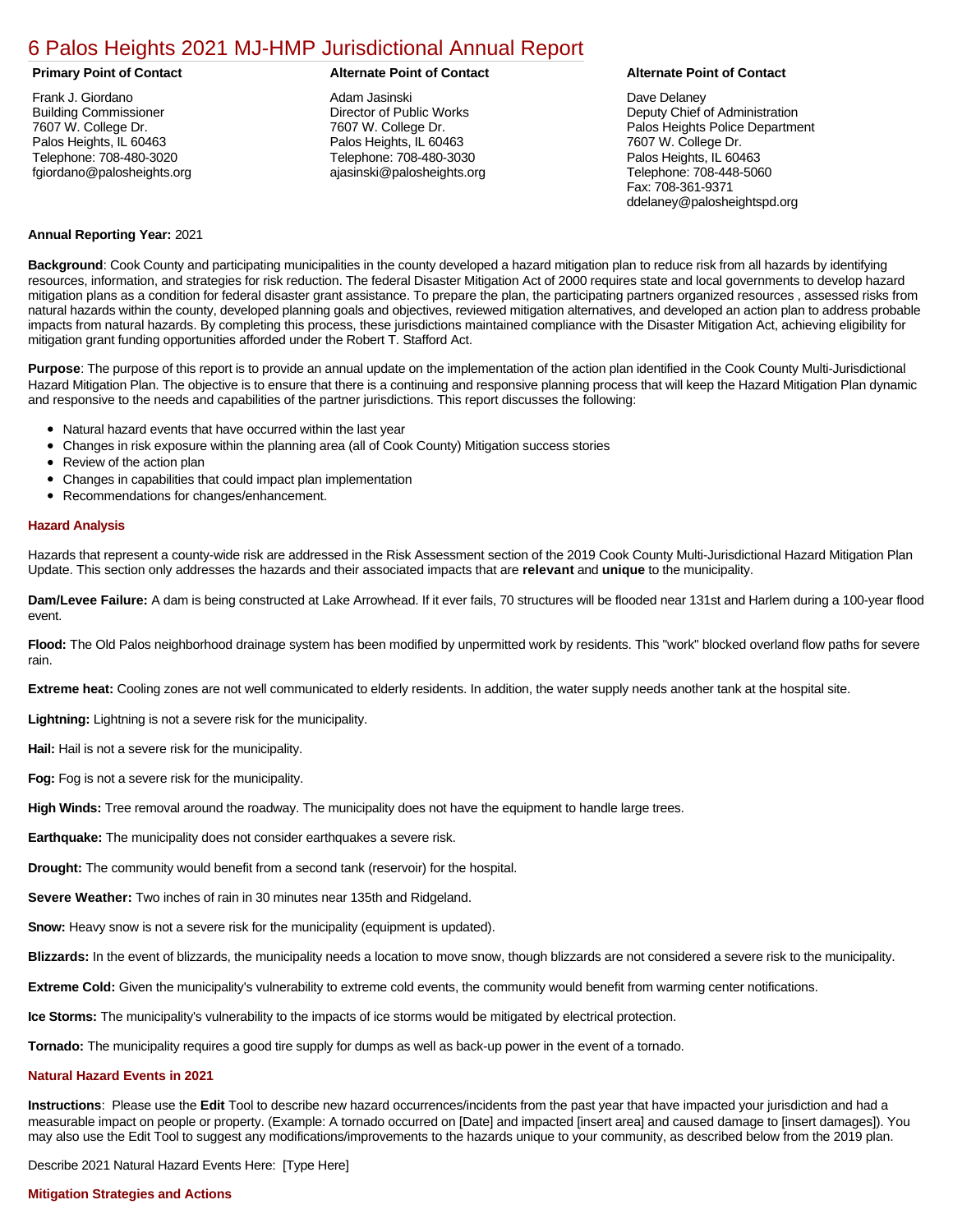The heart of the mitigation plan is the mitigation strategy, which serves as the long-term blueprint for reducing the potential losses identified in the risk assessment. The mitigation strategy describes how the community will accomplish the overall purpose, or mission, of the planning process.

# **New Mitigation Actions**

Please submit [here](https://integratedsolutions.wufoo.com/forms/mg21jvf0jn639o/)

# **Ongoing Mitigation Actions**

The following are ongoing actions. During the 2019 update, these "ongoing" mitigation actions and projects were modified and/or amended, as needed. Reviewers of this report should refer to the Hazard Mitigation Plan for more detailed descriptions of each action and the prioritization process. Address the following for each mitigation action:

- Was any element of the action carried out during the reporting period?
- If no action was completed, why?
- Is the timeline for implementation or the action still appropriate?
- If the action was completed, does it need to be changed or removed from the action plan?

| TABLE: HAZARD MITIGATION ACTION PLAN MATRIX                                                                                                                                                                                       |                                                 |                                                      |                                                                                                                         |                          |                                |                          |                                                        |                                                            |  |
|-----------------------------------------------------------------------------------------------------------------------------------------------------------------------------------------------------------------------------------|-------------------------------------------------|------------------------------------------------------|-------------------------------------------------------------------------------------------------------------------------|--------------------------|--------------------------------|--------------------------|--------------------------------------------------------|------------------------------------------------------------|--|
| <b>Completion status legend:</b><br>$O =$ Action Ongoing toward Completion<br>$N = New$<br>$R =$ Want Removed from Annex<br>$C = Project Completed$<br>$X = No$ Action Taken                                                      |                                                 |                                                      |                                                                                                                         |                          |                                |                          |                                                        |                                                            |  |
| 2021 Status                                                                                                                                                                                                                       | 2020 Status                                     | 2019 Status                                          | <b>Hazards</b><br><b>Mitigated</b>                                                                                      | <b>Objectives</b><br>Met | Lead<br><b>Agencies</b>        | <b>Estimated</b><br>Cost | Sources of<br><b>Funding</b>                           | <b>Timeline/Projected</b><br><b>Completion Date</b><br>(a) |  |
| Action P2.1-Asset management program for water and sewer. The City of Palos Heights will compile information on the existing water and sewer systems<br>throughout the City to determine where upgrades/maintenance is necessary. |                                                 |                                                      |                                                                                                                         |                          |                                |                          |                                                        |                                                            |  |
| <b>Status Description: Task Completed in 2021</b>                                                                                                                                                                                 |                                                 |                                                      |                                                                                                                         |                          |                                |                          |                                                        |                                                            |  |
| $\mathbf C$                                                                                                                                                                                                                       | $\circ$                                         | Ongoing                                              | Flood, Severe<br>Weather                                                                                                |                          | City of Palos<br>Heights       | Medium                   | General<br>Revenue                                     | Long-term                                                  |  |
| Action P2.2-Cypress Drainage Study to be completed in conjunction with MWRD. The City of Palos Heights will work with MWRD to complete an area-<br>wide drainage study and address flooding issues.                               |                                                 |                                                      |                                                                                                                         |                          |                                |                          |                                                        |                                                            |  |
|                                                                                                                                                                                                                                   |                                                 | Status Description: Drainage Study completed in 2019 |                                                                                                                         |                          |                                |                          |                                                        |                                                            |  |
| X                                                                                                                                                                                                                                 | X                                               | Completed                                            | Flood, Severe<br>Weather                                                                                                |                          | MWRD; City of<br>Palos Heights | Low                      | General<br>Revenue,<br><b>MWRD</b>                     | Short-term                                                 |  |
|                                                                                                                                                                                                                                   |                                                 |                                                      | Action P2.3—Community-wide drainage study to determine what improvements can be completed to reduce/eliminate flooding. |                          |                                |                          |                                                        |                                                            |  |
| <b>Status Description:</b>                                                                                                                                                                                                        |                                                 |                                                      |                                                                                                                         |                          |                                |                          |                                                        |                                                            |  |
| O                                                                                                                                                                                                                                 | $\circ$                                         | Ongoing                                              | Flood, Severe<br>Weather                                                                                                |                          | City of Palos<br>Heights       | Medium                   | General<br>Revenue; No<br>funds currently<br>available | Short-term                                                 |  |
| Action P2.4—Capital improvement program. Complete regular upgrades throughout the City.                                                                                                                                           |                                                 |                                                      |                                                                                                                         |                          |                                |                          |                                                        |                                                            |  |
|                                                                                                                                                                                                                                   |                                                 |                                                      | Status Description: In process of completing a 10 year watermain replacement plan                                       |                          |                                |                          |                                                        |                                                            |  |
| $\circ$                                                                                                                                                                                                                           | O                                               | Ongoing                                              | All                                                                                                                     |                          | City of Palos<br>Heights       | Low                      | General<br>Revenue,<br>CMAQ funds                      | Short-term                                                 |  |
| Action P2.5—Complete a Dam Evaluation to determine what maintenance/improvements are necessary.                                                                                                                                   |                                                 |                                                      |                                                                                                                         |                          |                                |                          |                                                        |                                                            |  |
|                                                                                                                                                                                                                                   | <b>Status Description: Project is Completed</b> |                                                      |                                                                                                                         |                          |                                |                          |                                                        |                                                            |  |
| C                                                                                                                                                                                                                                 | O                                               | Ongoing                                              | Flood, Severe<br>Weather                                                                                                |                          | City of Palos<br>Heights       | Medium                   | General<br>Revenue                                     | Short-term                                                 |  |
| Action P2.6—Improvements to the bike path near Lake Katherine leading to the Metra station to provide an alternative route to public transportation.                                                                              |                                                 |                                                      |                                                                                                                         |                          |                                |                          |                                                        |                                                            |  |
| Status Description: New Bike path commuter parking lot is in preliminary design                                                                                                                                                   |                                                 |                                                      |                                                                                                                         |                          |                                |                          |                                                        |                                                            |  |
| $\circ$                                                                                                                                                                                                                           | $\circ$                                         | Ongoing                                              | All                                                                                                                     |                          | City of Palos<br>Heights       | Low                      | General<br>Revenue. ITEP<br><b>Funds</b>               | Completed                                                  |  |
| Action P2.7-Install new sidewalk to fill in gaps and provide better access to mass transit.                                                                                                                                       |                                                 |                                                      |                                                                                                                         |                          |                                |                          |                                                        |                                                            |  |
| Status Description: Obtained invest in Cook grant to complete project                                                                                                                                                             |                                                 |                                                      |                                                                                                                         |                          |                                |                          |                                                        |                                                            |  |
| $\mathsf O$                                                                                                                                                                                                                       | O                                               | Ongoing                                              | All                                                                                                                     |                          | City of Palos<br>Heights       | Medium                   | General<br>Revenue,<br><b>CMAQ Funding</b>             | Completed                                                  |  |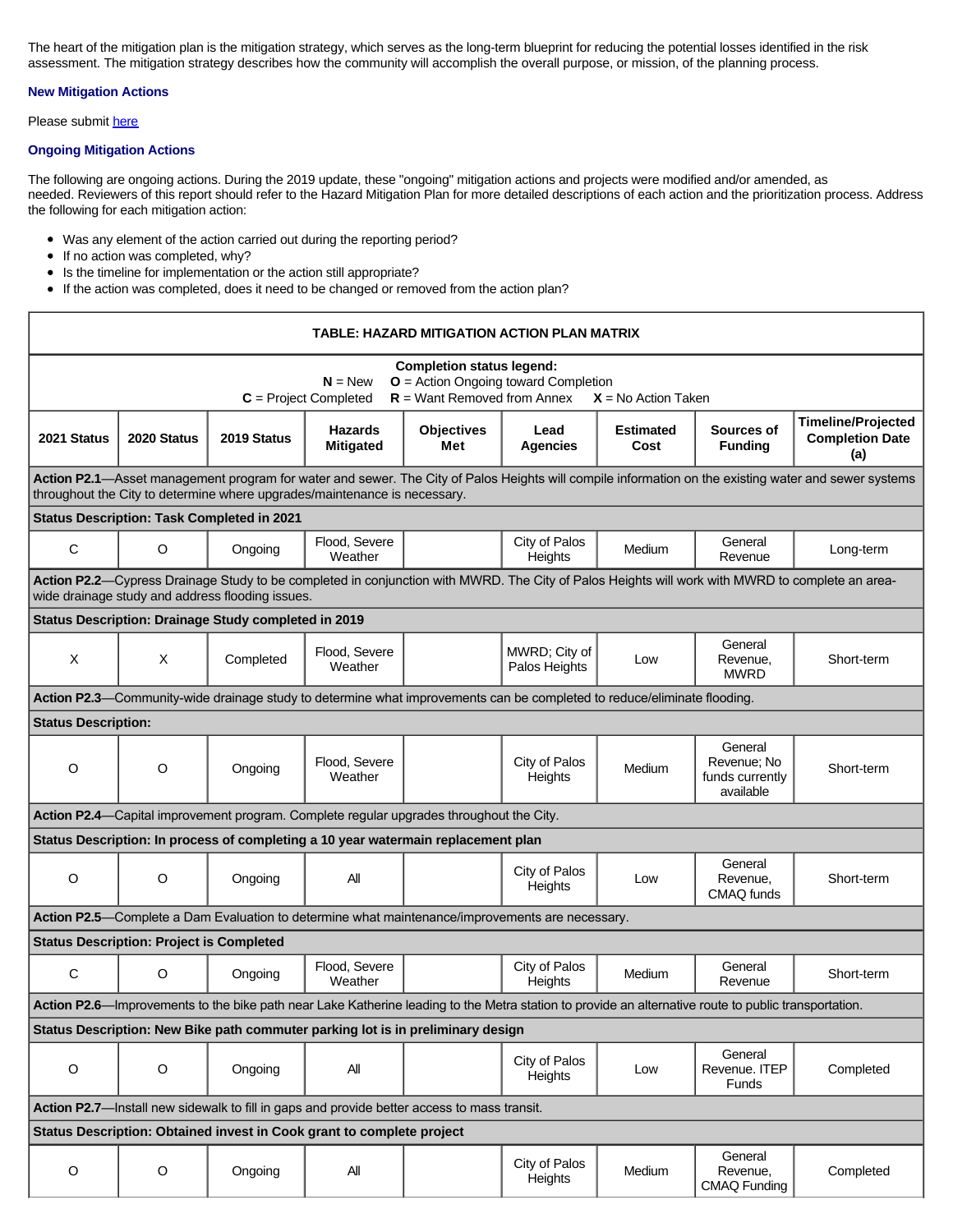| Action P2.8-Improve and replace the water infrastructure.                                                                                                                                                                                                                                                                                                                           |             |                                                      |                                                                                                                                                                    |                                                                                                                                    |                                    |                                     |                                                                                                                                                 |                                        |
|-------------------------------------------------------------------------------------------------------------------------------------------------------------------------------------------------------------------------------------------------------------------------------------------------------------------------------------------------------------------------------------|-------------|------------------------------------------------------|--------------------------------------------------------------------------------------------------------------------------------------------------------------------|------------------------------------------------------------------------------------------------------------------------------------|------------------------------------|-------------------------------------|-------------------------------------------------------------------------------------------------------------------------------------------------|----------------------------------------|
| Status Description: Completed 123rd Street Watermain looping                                                                                                                                                                                                                                                                                                                        |             |                                                      |                                                                                                                                                                    |                                                                                                                                    |                                    |                                     |                                                                                                                                                 |                                        |
| O                                                                                                                                                                                                                                                                                                                                                                                   | O           | Ongoing                                              | All                                                                                                                                                                |                                                                                                                                    | City of Palos<br>Heights           | Medium                              | <b>Water Revenue</b>                                                                                                                            | Long-term                              |
| Action P2.9—Where appropriate, support retrofitting, purchase, or relocation of structures in hazard-prone areas to prevent future structure damage. Give<br>priority to properties with exposure to repetitive losses.                                                                                                                                                             |             |                                                      |                                                                                                                                                                    |                                                                                                                                    |                                    |                                     |                                                                                                                                                 |                                        |
| <b>Status Description:</b>                                                                                                                                                                                                                                                                                                                                                          |             |                                                      |                                                                                                                                                                    |                                                                                                                                    |                                    |                                     |                                                                                                                                                 |                                        |
| O                                                                                                                                                                                                                                                                                                                                                                                   | $\circ$     | Ongoing                                              | All                                                                                                                                                                | 7, 13                                                                                                                              | City of Palos<br>Heights           | High                                | <b>FEMA Hazard</b><br>Mitigation<br>Grants                                                                                                      | Long-term<br>(depending on<br>funding) |
|                                                                                                                                                                                                                                                                                                                                                                                     |             |                                                      | Action P2.10—Continue to support the countywide actions identified in this plan.                                                                                   |                                                                                                                                    |                                    |                                     |                                                                                                                                                 |                                        |
| <b>Status Description:</b>                                                                                                                                                                                                                                                                                                                                                          |             |                                                      |                                                                                                                                                                    |                                                                                                                                    |                                    |                                     |                                                                                                                                                 |                                        |
| O                                                                                                                                                                                                                                                                                                                                                                                   | O           | Ongoing                                              | All                                                                                                                                                                | Αll                                                                                                                                | City of Palos<br>Heights           | Low                                 | <b>General Fund</b>                                                                                                                             | Short- and long-term                   |
|                                                                                                                                                                                                                                                                                                                                                                                     |             |                                                      |                                                                                                                                                                    | Action P2.11-Actively participate in the plan maintenance strategy identified in this plan.                                        |                                    |                                     |                                                                                                                                                 |                                        |
| <b>Status Description:</b>                                                                                                                                                                                                                                                                                                                                                          |             |                                                      |                                                                                                                                                                    |                                                                                                                                    |                                    |                                     |                                                                                                                                                 |                                        |
| O                                                                                                                                                                                                                                                                                                                                                                                   | $\circ$     | Ongoing                                              | All                                                                                                                                                                | 3, 4, 6                                                                                                                            | DHSEM, City<br>of Palos<br>Heights | Low                                 | <b>General Fund</b>                                                                                                                             | Short-term                             |
|                                                                                                                                                                                                                                                                                                                                                                                     |             |                                                      |                                                                                                                                                                    |                                                                                                                                    |                                    |                                     | Action P2.12-Consider participation in incentive-based programs such as the Community Rating System, Tree City, and StormReady.                 |                                        |
| <b>Status Description:</b>                                                                                                                                                                                                                                                                                                                                                          |             |                                                      |                                                                                                                                                                    |                                                                                                                                    |                                    |                                     |                                                                                                                                                 |                                        |
| O                                                                                                                                                                                                                                                                                                                                                                                   | $\circ$     | Ongoing                                              | All                                                                                                                                                                | 3, 4, 5, 6, 7, 9,<br>10, 11, 13                                                                                                    | City of Palos<br>Heights           | Low                                 | <b>General Fund</b>                                                                                                                             | Long-term                              |
| Action P2.13-Maintain good standing under the National Flood Insurance Program by implementing programs that meet or exceed the minimum NFIP<br>requirements. Such programs include enforcing an adopted flood damage prevention ordinance, participating in floodplain mapping updates, and providing<br>public assistance and information on floodplain requirements and impacts. |             |                                                      |                                                                                                                                                                    |                                                                                                                                    |                                    |                                     |                                                                                                                                                 |                                        |
| <b>Status Description:</b>                                                                                                                                                                                                                                                                                                                                                          |             |                                                      |                                                                                                                                                                    |                                                                                                                                    |                                    |                                     |                                                                                                                                                 |                                        |
| O                                                                                                                                                                                                                                                                                                                                                                                   | O           | Ongoing                                              | Flooding                                                                                                                                                           | 4, 6, 9                                                                                                                            | City of Palos<br>Heights           | Low                                 | <b>General Fund</b>                                                                                                                             | Short-term and<br>ongoing              |
| Action P2.14—Where feasible, implement a program to record high water marks following high-water events                                                                                                                                                                                                                                                                             |             |                                                      |                                                                                                                                                                    |                                                                                                                                    |                                    |                                     |                                                                                                                                                 |                                        |
| <b>Status Description:</b>                                                                                                                                                                                                                                                                                                                                                          |             |                                                      |                                                                                                                                                                    |                                                                                                                                    |                                    |                                     |                                                                                                                                                 |                                        |
| O                                                                                                                                                                                                                                                                                                                                                                                   | O           | Ongoing                                              | Flooding,<br>Severe<br>Weather                                                                                                                                     | 3, 6, 9                                                                                                                            | City of Palos<br>Heights           | Medium                              | General Fund:<br><b>FEMA Grant</b><br>Funds (Public<br>Assistance)                                                                              | Long-term                              |
|                                                                                                                                                                                                                                                                                                                                                                                     |             |                                                      |                                                                                                                                                                    | Action P2.15—Integrate the hazard mitigation plan into other plans, programs, or resources that dictate land use or redevelopment. |                                    |                                     |                                                                                                                                                 |                                        |
| <b>Status Description:</b>                                                                                                                                                                                                                                                                                                                                                          |             |                                                      |                                                                                                                                                                    |                                                                                                                                    |                                    |                                     |                                                                                                                                                 |                                        |
| O                                                                                                                                                                                                                                                                                                                                                                                   | $\circ$     | Ongoing                                              | All                                                                                                                                                                | 3, 4, 6, 10, 13                                                                                                                    | Palos Heights<br>Engineer          | Low                                 | <b>General Fund</b>                                                                                                                             | Short-term                             |
|                                                                                                                                                                                                                                                                                                                                                                                     |             |                                                      |                                                                                                                                                                    |                                                                                                                                    |                                    |                                     | Action P2.16—Additional redundancy for the water reservoir at the Palos Hospital. Adequate water supply and emergency connection are available; |                                        |
| however, they require field work for transfer over and need.<br>Status Description: Tank Rehabilitation is planned for 2022. New Oak Lawn Supply was installed in 2021 and waiting on the Oak Lawn Water                                                                                                                                                                            |             |                                                      |                                                                                                                                                                    |                                                                                                                                    |                                    |                                     |                                                                                                                                                 |                                        |
| System to become oprational                                                                                                                                                                                                                                                                                                                                                         |             |                                                      |                                                                                                                                                                    |                                                                                                                                    |                                    |                                     |                                                                                                                                                 |                                        |
| O                                                                                                                                                                                                                                                                                                                                                                                   | O           | <b>New</b>                                           | Drought,<br>Earthquake,<br>Flood, Extreme<br>Heat, Lightning,<br>High Wind,<br>Extreme Cold,<br>Tornado,<br>Epidemic or<br>Pandemic,<br>Widespread<br>Power Outage | 2, 10                                                                                                                              | <b>Public Works</b>                | \$500,000 to \$1<br>million; Medium | CIP funding                                                                                                                                     | 2029                                   |
| Action P2.17-Flood Control at Arrowhead Lake                                                                                                                                                                                                                                                                                                                                        |             |                                                      |                                                                                                                                                                    |                                                                                                                                    |                                    |                                     |                                                                                                                                                 |                                        |
|                                                                                                                                                                                                                                                                                                                                                                                     |             | <b>Status Description: Project Completed in 2021</b> |                                                                                                                                                                    |                                                                                                                                    |                                    |                                     |                                                                                                                                                 |                                        |
| $\mathbf C$                                                                                                                                                                                                                                                                                                                                                                         | $\mathsf O$ | New                                                  | Flood                                                                                                                                                              | 2, 3, 9, 10, 13                                                                                                                    | <b>MWRD</b>                        | \$1,615,000;<br>Low                 | Unknown                                                                                                                                         | Unknown                                |
|                                                                                                                                                                                                                                                                                                                                                                                     |             |                                                      | Action P2.18-Flood Control in the vicinity of 131st Street and Cypress Drive                                                                                       |                                                                                                                                    |                                    |                                     |                                                                                                                                                 |                                        |